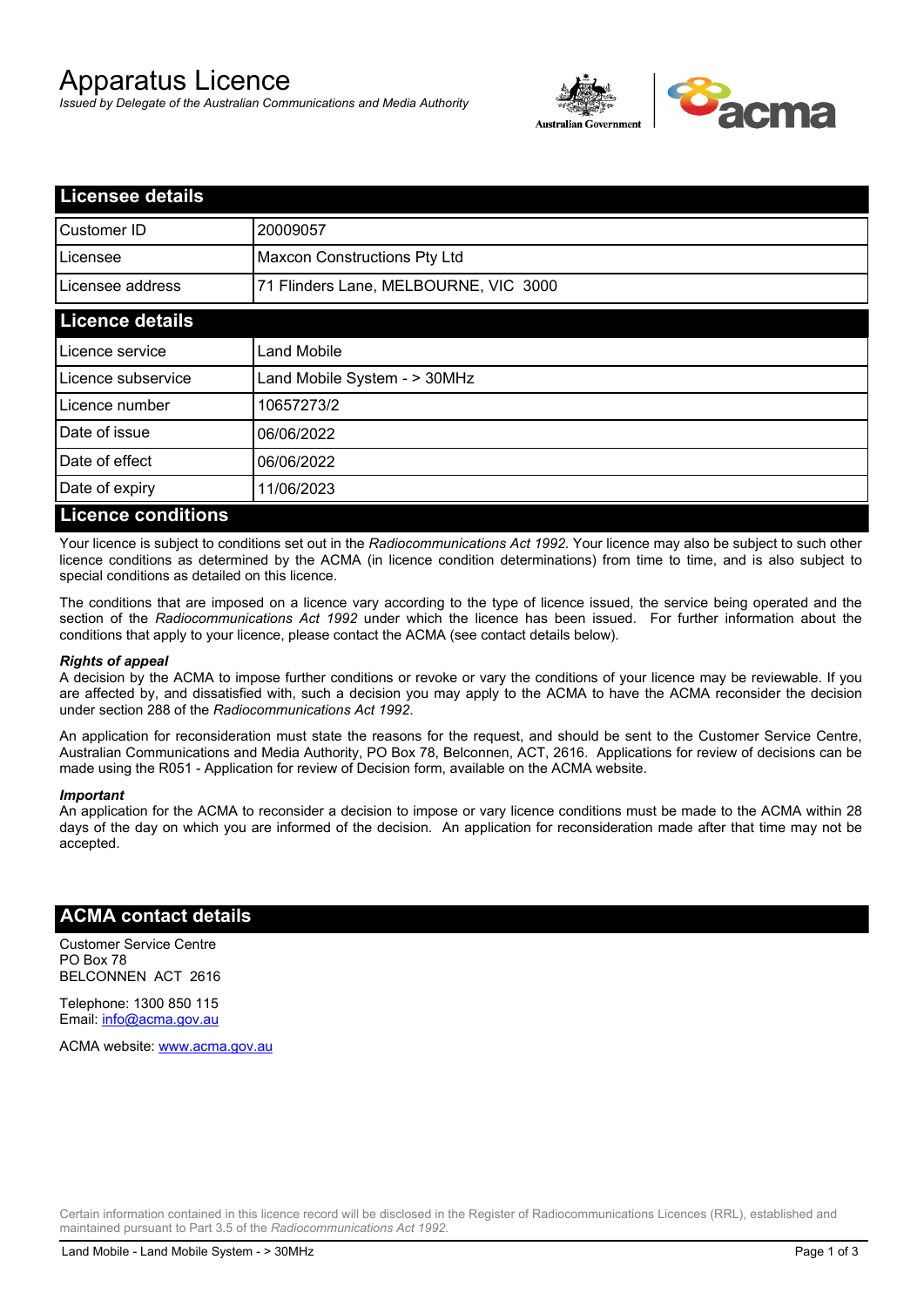### **Advisory Notes applying to licence no.: 10657273/2**

Conditions applicable to the operation of Land Mobile System station(s) authorised under this licence can be found in the Radiocommunications Licence Conditions (Apparatus Licence) Determination and the Radiocommunications Licence Conditions (Land Mobile Licence) Determination. Copies of these determinations are available from the ACMA and from the ACMA home page (www.acma.gov.au).